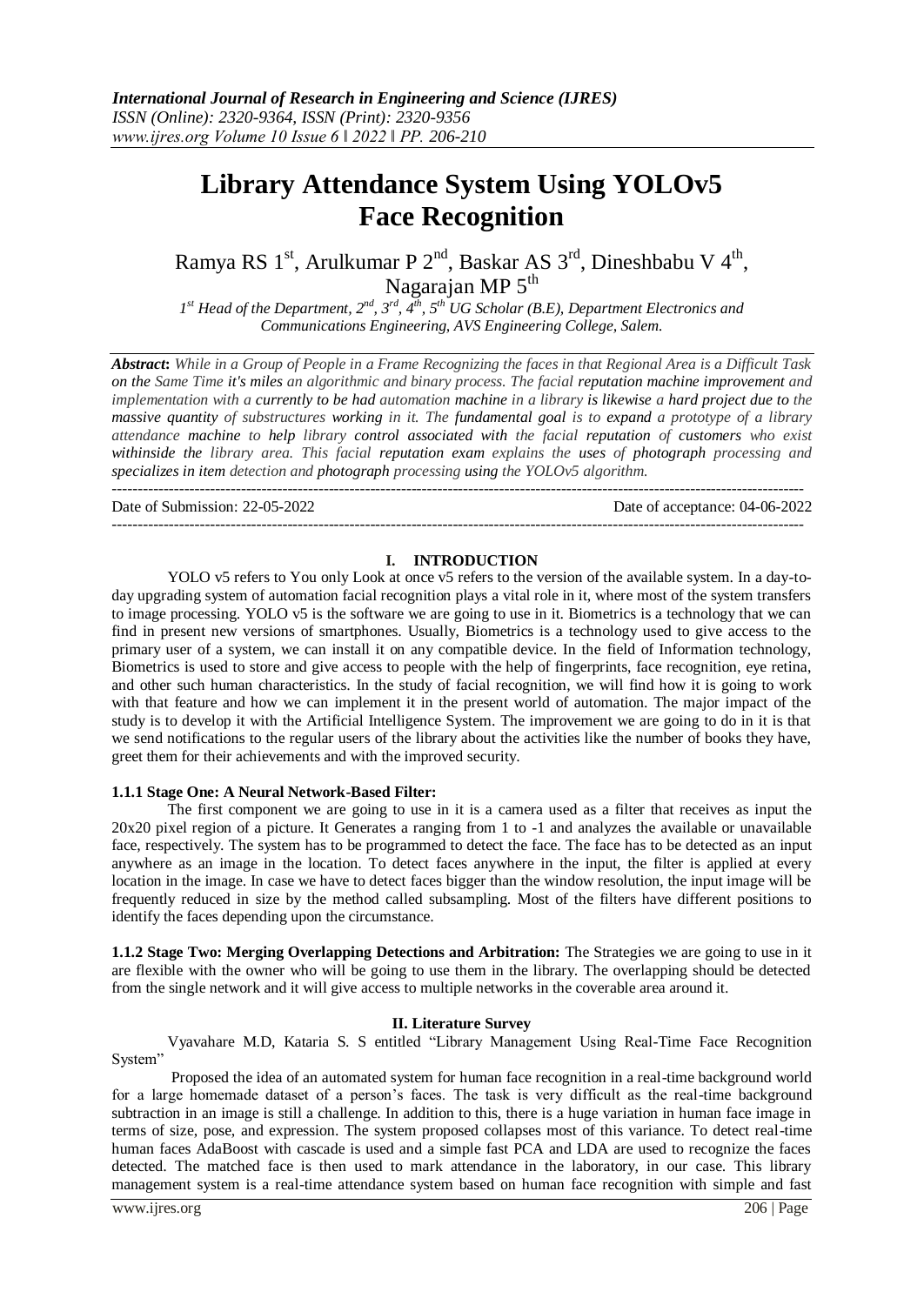algorithms and gaining a high accuracy rate. There are two databases, one is a student database and the other is a library database system.

K. Susheel Kumar, Shitala Prasad, Vijay Bhaskar Semwal, R C Tripathi entitled "Real Time Face recognition using Adaboost improved fast PCAS Algorithm"

This paper presents an automated system for human face recognition in a real-time background world for a large homemade dataset of a person's face. The task is very difficult as the real-time background subtraction in an image is still a challenge. In addition to this, there is a huge variation in human face image in terms of size, pose, and expression. The system proposed collapses most of this variance. To detect real-time human faces AdaBoost with cascade is used and a simple fast PCA and LDA are used to recognize the faces detected. The matched face is then used to mark attendance in the laboratory, in our case. This biometric system is a real-time attendance system based on human face recognition with simple and fast algorithms gaining a high accuracy rate.

#### Efficient Det: Scalable and Efficient Object Detection

#### Mingxing Tan Ruoming Pang Quoc V. Le Google Research, Brain Team

Model efficiency has become increasingly important in computer vision. In this paper, we systematically study neural network architecture design choices for object detection and propose several key optimizations to improve efficiency. First, we propose a weighted bi-directional feature pyramid network (BIFPN), which allows easy and fast multiscale feature fusion; Second, we propose a compound scaling method that uniformly scales the resolution, depth, and width for all backbone, feature network, and box/class prediction networks at the same time. Based on these optimizations and better backbones, we have developed a new family of object detectors, called Efficient Det, which consistently achieve much better efficiency than prior art across a wide spectrum of resource constraints. In particular, with a single model and single-scale, our EfficientDet-D7 achieves state-of-the-art 55.1 AP on COCO test-dev with 77M parameters and 410B FLOPs, being  $4x - 9x$ smaller and using  $13x - 42x$  fewer FLOPs than previous detectors.

An mkd-src approach for face recognition from the partial image

(International Journal of Innovative Research in Science, Engineering and Technology An ISO 3297:2007 Certified Organization, February 2014)

Face recognition has received a great deal of attention from the scientific and industrial communities over the past several decades owing to its wide range of applications in information security and access control, law enforcement, surveillance, and more generally image understanding.

A general partial face recognition method based on Multi-Key point Descriptors (MKD) that does not require face alignment by eye coordinates or any other facial points. The invariant shape adaptation makes image matching more robust to viewpoint changes which are desired in face recognition with pose variations.

# **II. Existing System**

In most the Fields face recognition has been found to be the most important, especially in the IT fields. Educational institutions and other public areas weren't found till now. For the purpose of frequently visiting people, it should be mandatory for a user to get access from the region they visit the area or circumstance. However, visual tasks, such as recognizing the presence of users, still have problems. The presence of visitors is known from the use of RFID and barcode cards at the library entrance. The use of the card poses security problems in the form of card misuse by others. Computational technology and algorithms which are able to recognize many objects need to be used to answer these problems. The existing library automation system needs to be integrated with other systems that function for facial recognition. Most of the existing faces didn't have access to multiple processes that would be causing a major fault in their subsystems.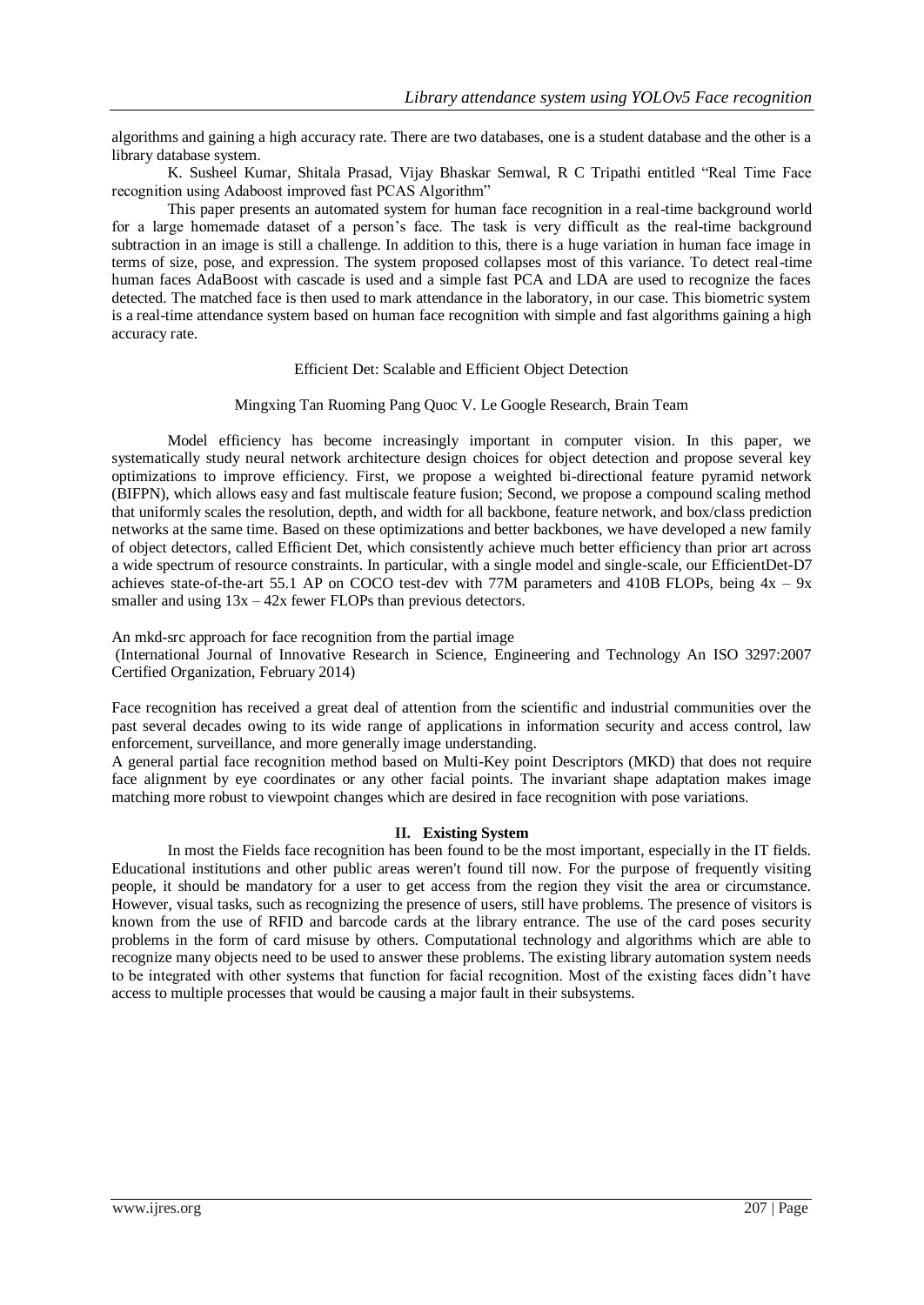

**Fig 2.1 Flow Diagram of Existing Method**

# **II.2 Problems and Objectives:**

The problem of face popularity may be said as follows: Face Recognition human facial abilities similar to the mouth, nose, and eyes in a full-frontal face image. We can adopt a multi-step tool so that it will accumulate the goal. To locate the face location we are able to use a skin-shadeation segmentation method. Morphological strategies can be tailored to all of the holes that are probably created after the segmentation tool. From the skeletonization tool, a skeleton of the face can be received from which face contour factors may be extracted. Facial abilities may be positioned withinside the indoors of the face contour. We will use numerous precise facial snapshots to check our methods.

# **III. Proposed System:**

The aim of working on the face recognition system is to develop a system with increased performance and accuracy. First, the input is from a face captured by the camera. Then the detection process will load the model that has been built, then perform classification and prediction using the bounding box and confidence score. The results displayed are in the form of prediction boxes, confidence values, and object classes. The detection results in the form of an object class will be stored in the report database and then the data in the report database will appear on the report page. The report page is built to display data in the form of a number, user name, NPM, date of attendance, and time of attendance.

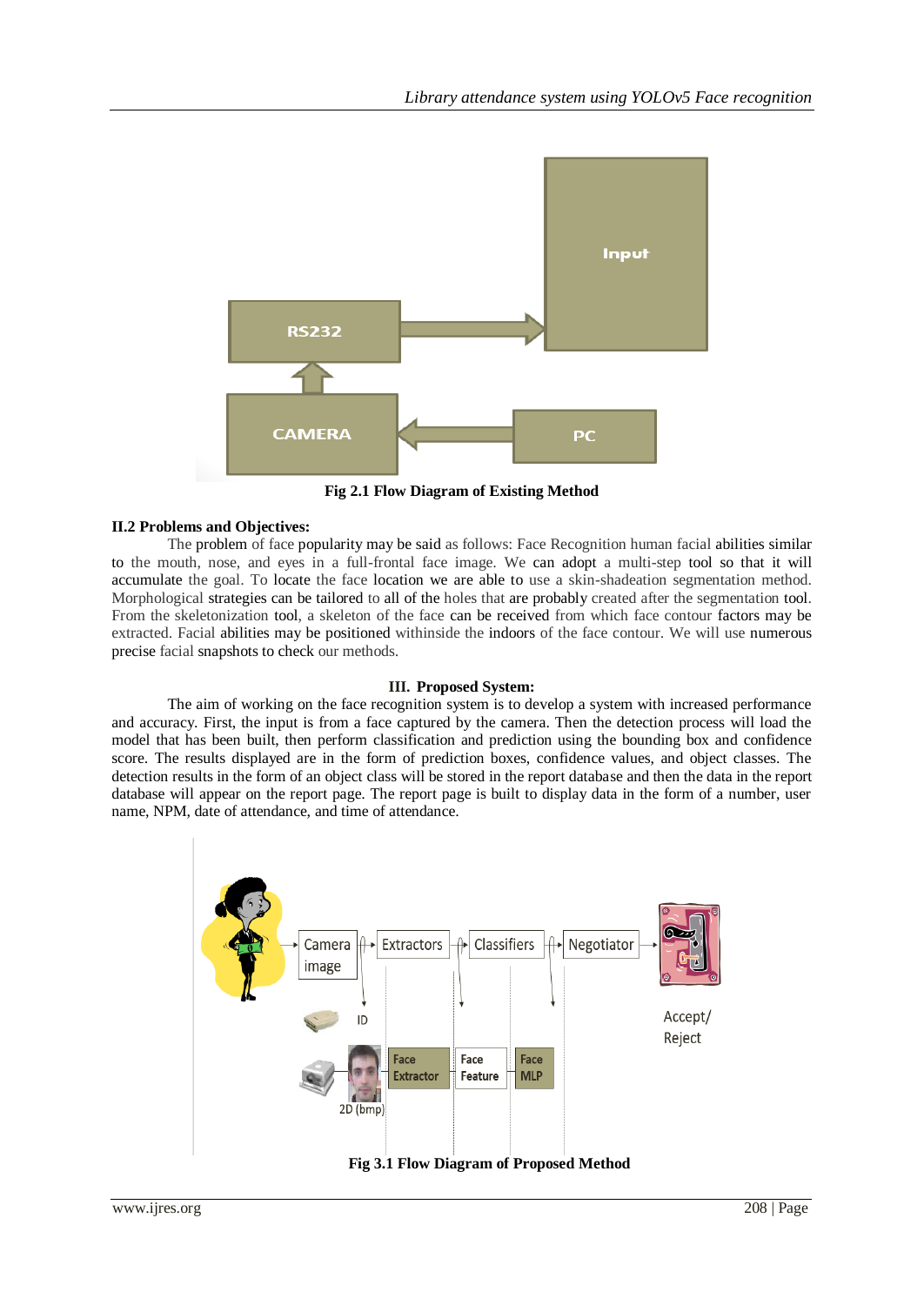# **4.1 Faces Recognition:**

Human beings have reputation abilities which might be unprecedented withinside the present day computing era. These are particularly because of the excessive diploma of interconnectivity, adaptive nature, studying skills, and generalization abilities of the apprehensive gadget. The human mind has severa exceedingly interconnected organic neurons which, on a few precise tasks, can outperform supercomputers. A toddler can correctly become aware of a face, however for a computer, it's far a bulky task. Therefore, the primary concept is to engineer a gadget which could emulate what a toddler can do. Advancements in computing functionality over the last few many years have enabled similar reputation abilities from such engineered structures pretty successfully. Early face reputation algorithms used easy geometric models, however these days the popularity has matured right into a technological know-how of state-of-the-art mathematical representations and matching processes. Major improvements and projects have propelled face reputation generation spotlights.



**Fig 4.1 The skeletonization process**

# **V. Key Results:**

# **5.1 Face Identification:**